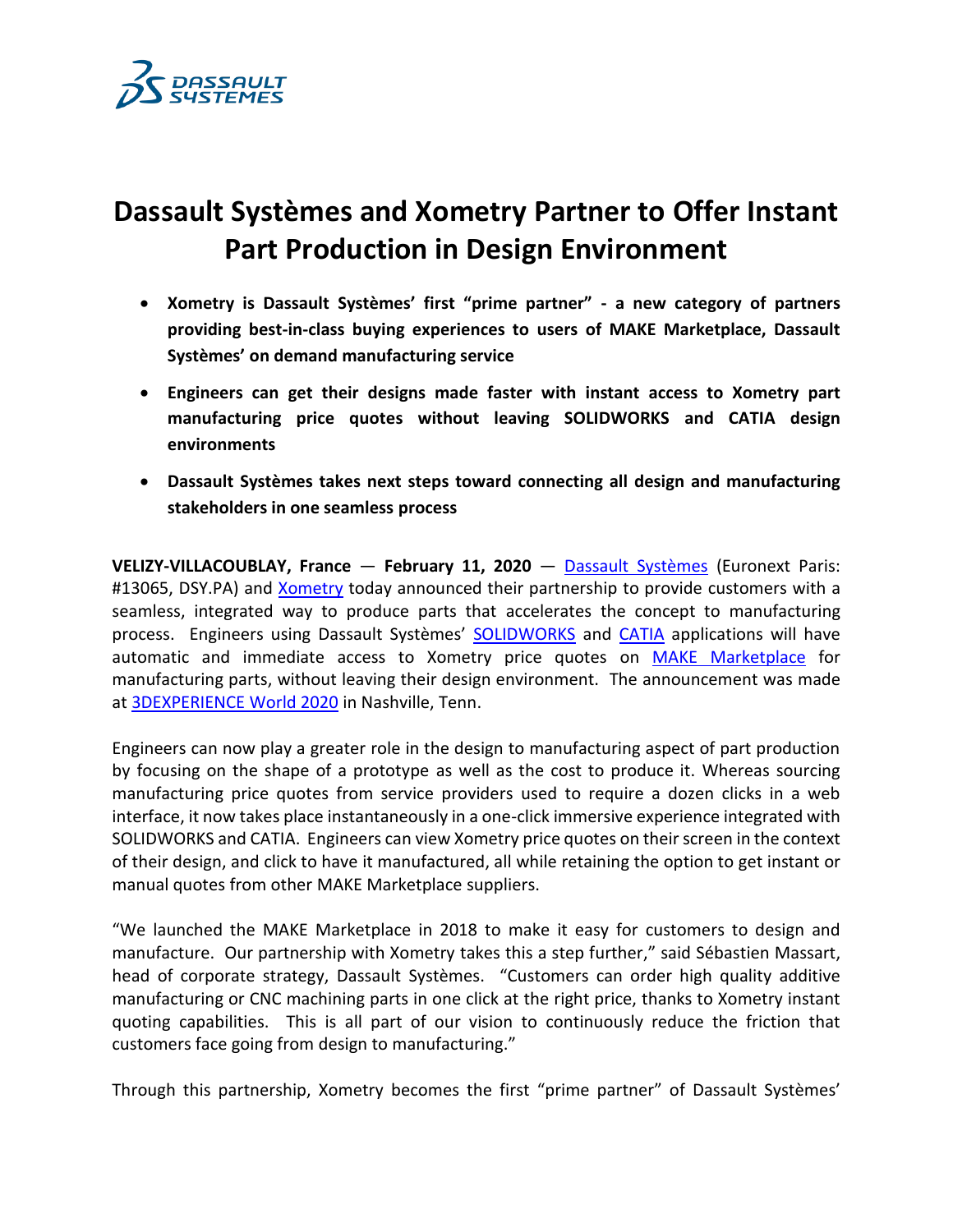MAKE Marketplace. This new category recognizes qualified service providers having industrialgrade quality certifications, and production capacities to answer demanding needs as well as high satisfaction rates. Dassault Systèmes plans to add other "prime partners" to the 3DEXPERIENCE Marketplace ecosystem.

"Engineers need the right tools to do their job successfully, and this includes working with a responsive, trusted manufacturing partner," said Randy Altschuler, CEO, Xometry. "As the leader in 3D printing and on-demand manufacturing, we have served many customers in the MAKE Marketplace since its launch. Through our deeper partnership with Dassault Systèmes, we can directly connect with customers and make a commitment to provide a quote on every customer query. It's all about faster manufacturing."

# **Social media:**

Share this on Twitter: .@Dassault3DS @Xometry partner to reduce the gap between design & manufacturing #3DEXPERIENCE #3DXW20 #SOLIDWORKS #CATIA

Connect with Dassault Systèmes on [Twitter](https://twitter.com/Dassault3DS) [Facebook](https://www.facebook.com/DassaultSystemes) [LinkedIn](https://www.linkedin.com/company/dassaultsystemes) [YouTube](https://www.youtube.com/DassaultSystemes)

## **For more information:**

Dassault Systèmes' 3DEXPERIENCE Marketplace: [https://3dexperience.3ds.com/3dexperience](https://3dexperience.3ds.com/3dexperience-marketplace/)[marketplace/](https://3dexperience.3ds.com/3dexperience-marketplace/)

Dassault Systèmes' 3DEXPERIENCE platform, 3D design software, 3D Digital Mock Up and Product Lifecycle Management (PLM) solutions: [http://www.3ds.com](http://www.3ds.com/)

###

## **About Dassault Systèmes**

Dassault Systèmes, the 3DEXPERIENCE Company, provides business and people with virtual universes to imagine sustainable innovations. Its world-leading solutions transform the way products are designed, produced, and supported. Dassault Systèmes' collaborative solutions foster social innovation, expanding possibilities for the virtual world to improve the real world. The group brings value to over 250,000 customers of all sizes, in all industries, in more than 140 countries. For more information, visi[t www.3ds.com.](http://www.3ds.com/)

3DEXPERIENCE, the Compass logo and the 3DS logo, CATIA, SOLIDWORKS, ENOVIA, DELMIA, SIMULIA, GEOVIA, EXALEAD, 3D VIA, BIOVIA, NETVIBES and 3DEXCITE are registered trademarks of Dassault Systèmes or its subsidiaries in the US and/or other countries.